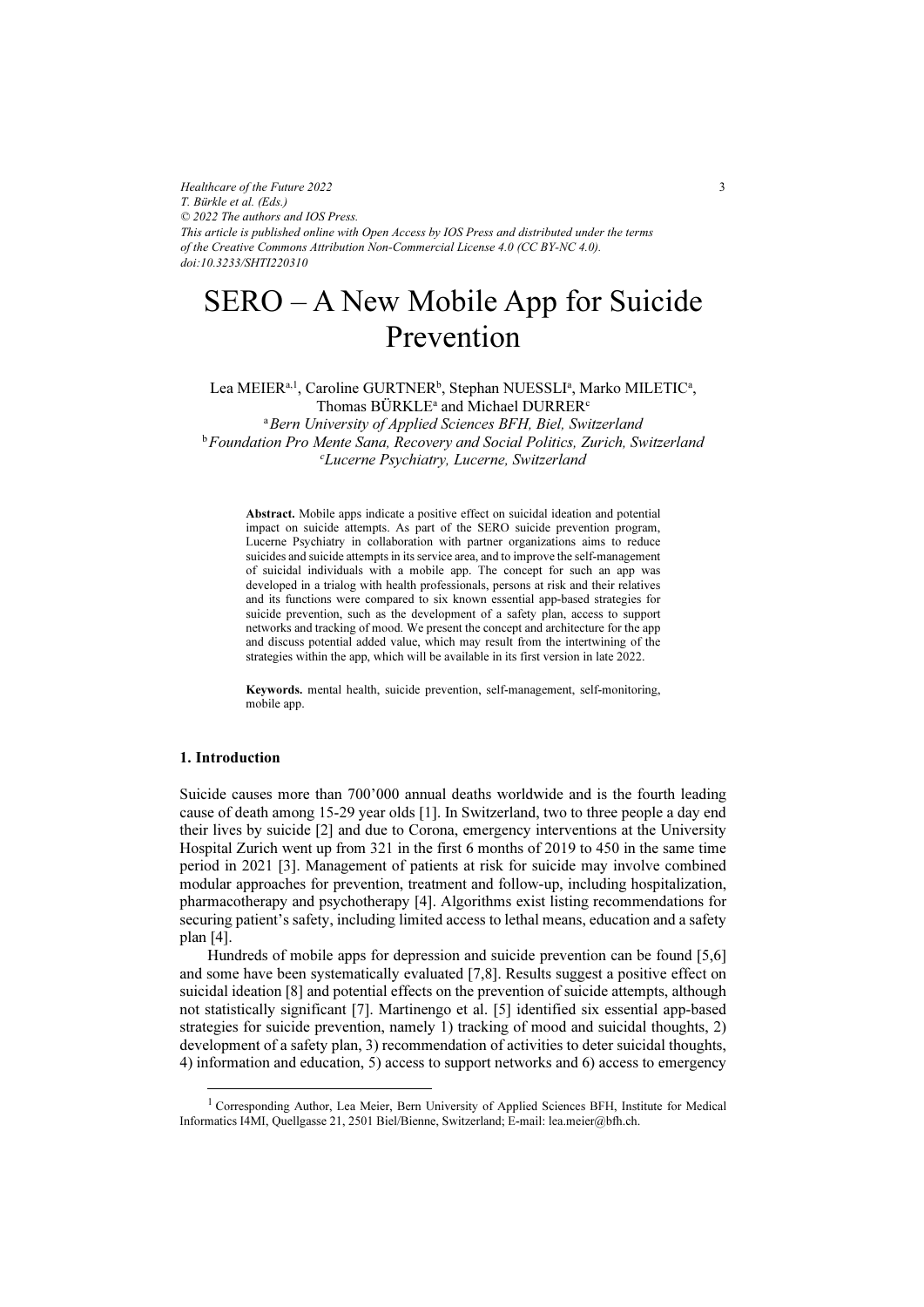counselling and found only 5 of 69 apps covering all six strategies. Most apps included only three strategies [5], with the most common being: Emergency contact information (65/69), direct access to a crisis helpline (46/69) and suicide-related education (35/69).

Lucerne Psychiatry with three psychiatric hospitals and numerous outpatient clinics, including two home treatment teams in Central Switzerland wishes to improve the selfmanagement of suicidal individuals as the shortage of mental health professional is an immediate issue. The project "SERO: Suizidprävention Einheitlich Regional Organisiert<sup>2</sup>" (www.sero-suizidpraevention.ch) is a co-operative initiative with the goal to reduce suicides, suicide attempts and re-/hospitalizations due to suicide risk [9]. SERO is one of five suicide prevention projects funded by Health Promotion Switzerland's "Prevention in Healthcare" project grant [10]. Within this project, Lucerne Psychiatry collaborates with Health Promotion Switzerland and other partner organizations. As part of it, a mobile suicide prevention SERO-app is under development that strives to combine the above-mentioned six strategies within one single app and comprises the PRISM-S<sup>3</sup> instrument [11] for rapid self-assessment of suicidality.

## 2. Methodology

Literature research was conducted using the PubMed database. We were only interested in studies that focused on strategies implemented in apps for suicide prevention and its impact. Combination of keywords such as the following were used: (mobile app) AND ((suicide prevention) OR (suicide risk assessment)).

User requirements were collected in focus group discussions with health professionals, people with illness experience (suicidality) and relatives. A pilot study for the adaption of the PRISM-S assessment, which is usually performed with a mental health professional, was conducted in the inpatient setting. The aim was to develop a guidance for the patients in order to use the PRISM-S without being instructed by a mental health professional. To validate requirements and design, a formative usability test in a real-life setting with eleven psychiatric inpatients was performed within two focus groups and three individual sessions using a detailed clickable mock-up.

Implementation will be done cross-plattform and in parallel for iOS and Android devices with React Native (www.reactnative.dev). The app will be available to download for free in the respective stores in German, French and Italian language.

#### 3. Results

### 3.1. The Whole May Be More than the Sum of Its Parts

When designing the SERO-app, we extensively analyzed the work of Martinengo et al. [5]. Our goal was to implement all six potential strategies for suicide prevention with analogue functions of the SERO-app. Fig. 1 illustrates the approach: Tracking of mood or suicidal thoughts is covered with the two functions "Suicide risk assessment" by means of the PRISM-S instrument [12] and a follow-up questionnaire to assess self-

<sup>&</sup>lt;sup>2</sup> engl. "Suicide Prevention Unified Regionally Organized"

<sup>3</sup> "pictorial representation of illness and self management – suicidality"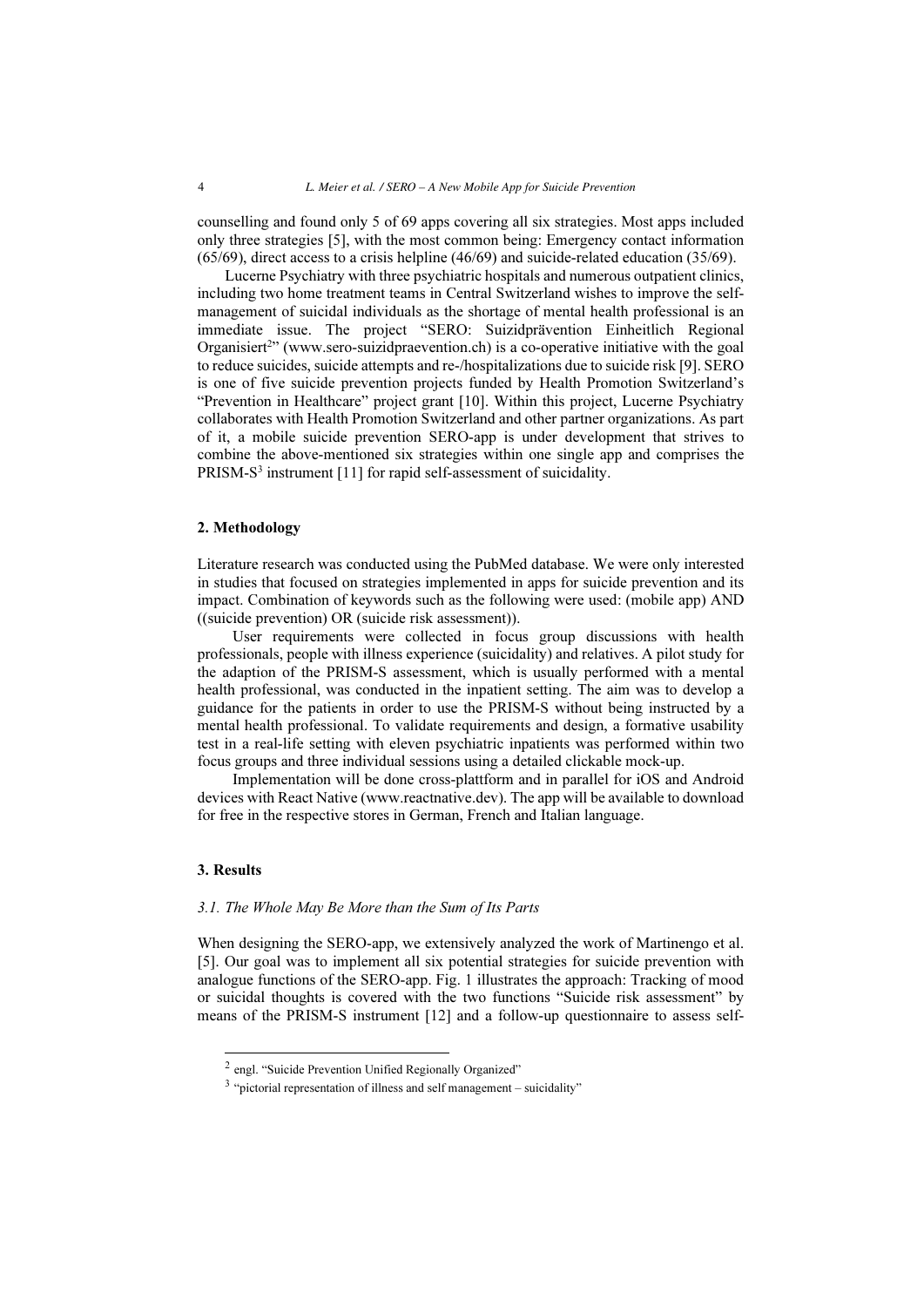reflection. Activities to deter suicidal thoughts are covered with the SERO-app functions to record own coping strategies and own distraction strategies.

The interesting point however is the desired interaction among those different strategies. Thus, the following added values are expected:

- 1. When tracking of mood or suicidal thoughts is completed, SERO suggests consulting the strategies recorded in the safety plan, e.g., coping or distraction strategies, or to consider talking to someone in the support network or an emergency number.
- 2. The tracking module and the safety plan development function are connected to the information screen function, which describes also intention and usage of both functions. Furthermore, the safety plan has outsourced its element "my personal helpers" to an own module to increase its accessibility.
- 3. Activities to deter suicidal thoughts are offered by suggesting emergency counselling and are proposed when creating the safety plan.



Figure 1. The six strategies for suicide prevention and the corresponding SERO-app functions. Numbered connections indicate interactions among strategies.

# 3.2. Conceptual Overview and Development Path

To enable the SERO-app to be distributed throughout Switzerland and to support later data analysis for research, secure data storage and access must be provided. Therefore, SERO-app uses MIDATA (www.midata.coop), a GDPR-compliant and citizen-owned health data platform, where each user has individual control over their personal data stored in their account [13]. Patient data is stored within FHIR-resources (www.hl7.org/fhir) in the secured MIDATA server environment under the personal account of the user. Data transmission between the SERO-app and MIDATA is encrypted, and further security aspects will be implemented, such as the app can only be used if the mobile phone is protected with a pin, fingerprint, or Face ID. App development is planned in two versions in order to rapidly provide a minimum viable product. SERO-app V1.0 will be released in 2022 and is limited to data and functionality for the suicidal person only. SERO-app V2.0 planned for 2023 will assist interaction of the suicidal person with his relatives and beloved ones and will permit data sharing for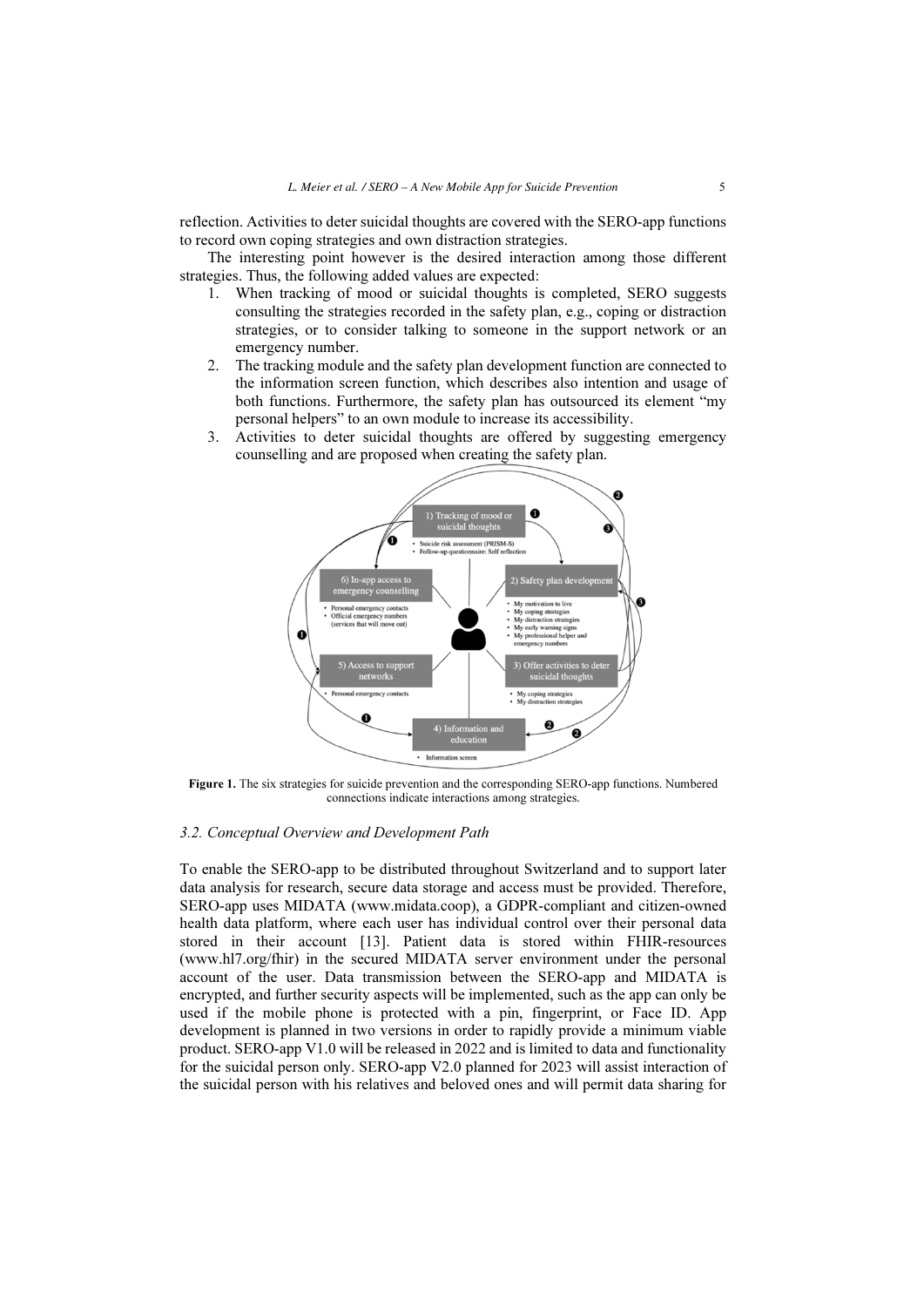parts of the safety plan and the suicide risk assessment. The MIDATA platform is able to support such interaction by means of an advanced consent management mechanism, where users can give third parties access to certain personal data. Fig. 2 shows the overall conceptual architecture for both versions.



Figure 2. Conceptual architecture of SERO-app 1.0 and 2.0, and the MIDATA database and server.

## 3.3. Planned Architecture and features of SERO-App 1.0

SERO-app 1.0 will comprise four main modules which cover the app functions described in Fig. 1. The main modules "home", "safety plan", "suicide risk assessment" and "emergency contacts" comprise between one and six different app functions and support the suicidal individual in preventing, coping and reflecting on the crisis (see Fig. 3). In addition, SERO-app 1.0 will have two supporting modules which provide a) baseline information and education related to suicidality (information screen) and permit to b) personalize the app with the respective settings. The app will also have a function for onboarding and registration on the MIDATA server platform.



Figure 3. SERO-app modules, and their dependencies and interfaces.

The safety plan (Fig. 3, no. 1) is based on the plan developed within the SERO project on the basis of scientific findings, expert knowledge and the involvement of affected persons and their relatives [9]. The goal is to empower affected individuals and family members to use and reflect on their strengths and coping strategies. The plan is subdivided in the following sections: 1. My motivation to live, 2. My coping strategies, 3. My distraction strategies, 4. My early warning signs, 5. My personal contacts, and 6. My professional helper and emergency numbers. The plan will be implemented with a modular approach, meaning the sequence can be adapted individually to the needs of the users. While sections 1-4 and 6 are illustrated in the safety plan itself, a separate module has been created for section 5 (Fig. 3., no. 2). These emergency contacts are integrated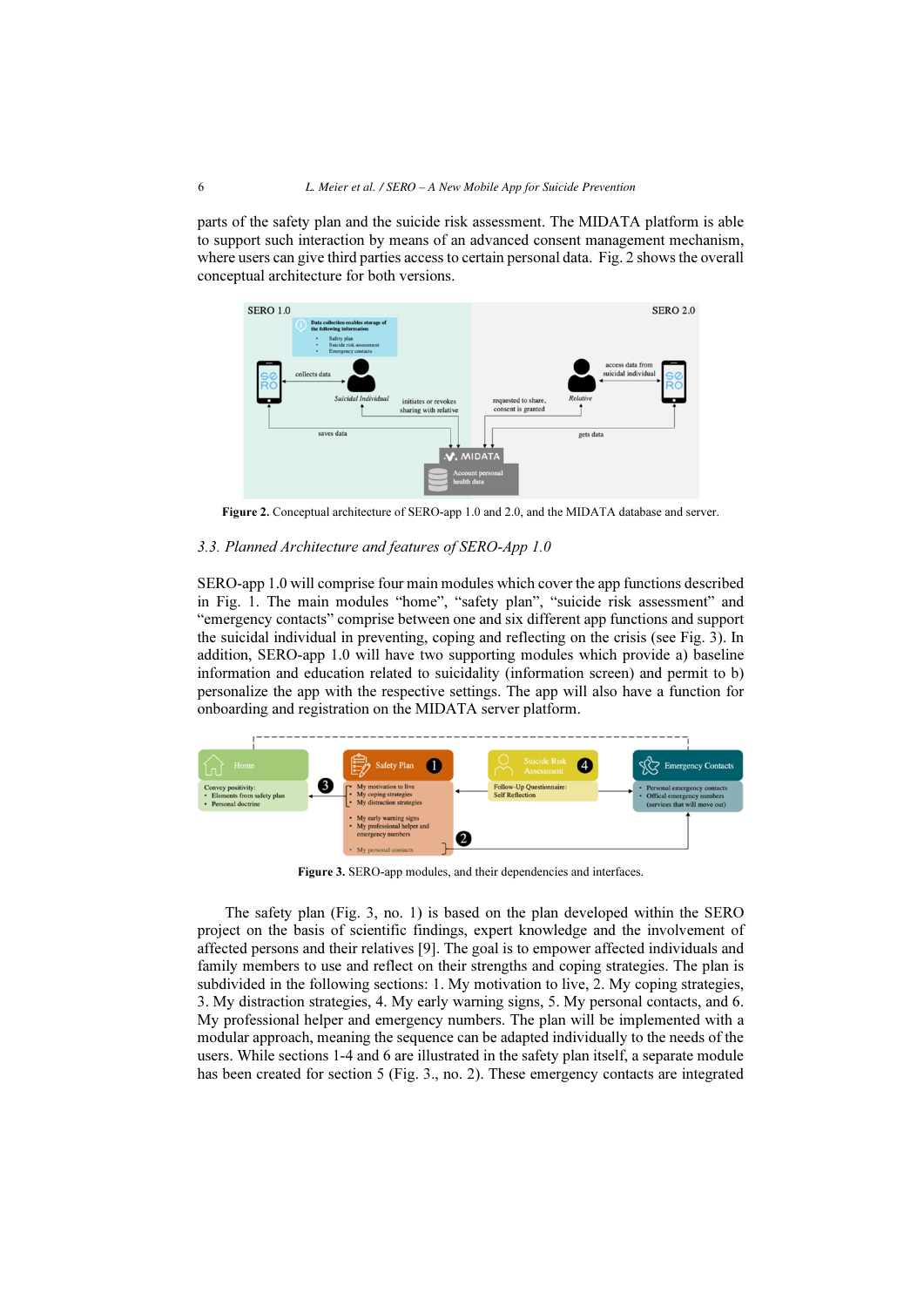on the main screen; official emergency numbers can be accessed from any screen. Both can be directly called from within the app. While personal emergency contacts can be added individually by the user (incl. profile picture) and bring a personal touch to the app, official emergency numbers are predefined by the app. The latter are services that move out in emergencies around the clock, e.g., ambulance or police.

In addition to the emergency numbers, the home screen will always present a subsection of the safety plan (Fig. 3, no. 3) for the user to memorize his/her personal strategies. An example might be, "One of your distraction strategies is 'do relaxation exercises'. You should give this a try soon." Furthermore, push-notifications of subsections of the safety plan are being considered.

# 3.4. PRISM-S and Its Realization in SERO-App 1.0

Most current digital interventions [8] use the PHQ-9 ("Patient Health Questionnaire) [14] for risk documentation of suicidal ideation or self-harm, which is a self-administered diagnostic instrument for depression. However, in the SERO-app, we use the PRISM-S [12] for suicide risk assessment (Fig. 3, no. 4). It is a valid instrument for the visual clinical assessment of suicide risk [11] and can be used to assess how far a person is away from suicide (Fig. 4). The assessment is normally carried out together with a mental health professional on a physical board and was adapted for the app for self-application. Results of the conducted pilot study have shown that post-assessment self-reflection and access to emergency contacts are key aspects for successful realization. Therefore, the assessment is followed by a questionnaire and after completion, the consultation of the safety plan or to contact a relative is suggested. The usability test demonstrated that patients in treatment for acute suicidality feel supported by such a mobile app. Participants were able to use the mockup without experiencing panic attacks, but desired an emergency button to call relatives nearby.

The assessments performed are stored and the distance between the two circles is saved on MIDATA. Thus, the individual self-experience and progress can be discussed with a mental health professional during a therapy session.



Figure 4. PRISM-S suicide risk assessment in the SERO-app. The user may move the black disc (Urge to commit suicide) towards or away from his "self" (Me). If the black disc overlaps the yellow one, this indicates the highest risk level.

## 4. Discussion/Conclusion

Our approach combining multiple suicide prevention strategies provides a simple and user-friendly mobile app and has been developed in close interaction with healthcare